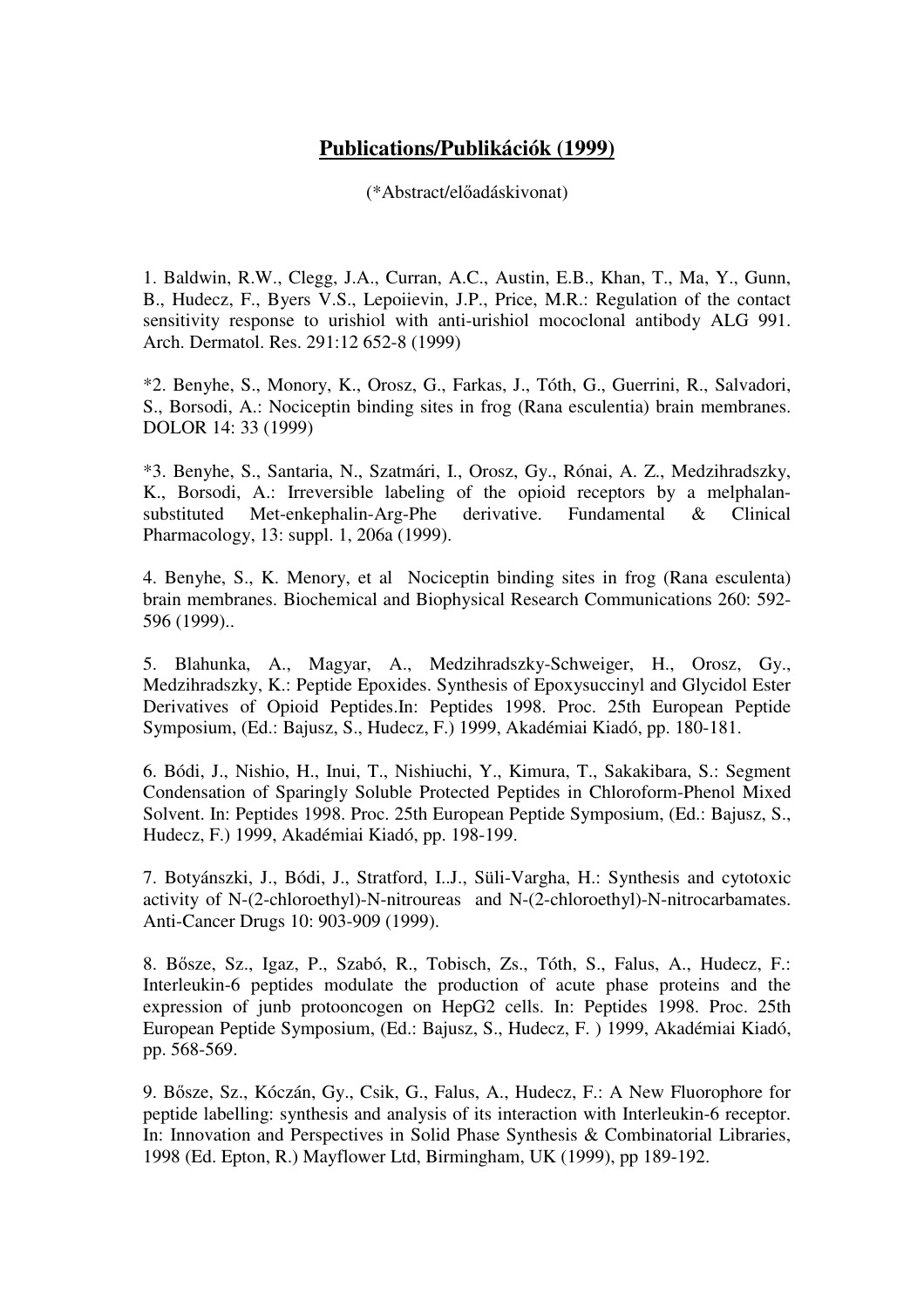10. Eberle, A.N., Froidevaux, S., Meier, M., Jåggin, V., Bódi, J., Orosz, Gy., Süli-Vargha, H.: Synthetic Agouti Protein Fragment (91-131) is an Inverse Agonist of the Melanocortin-1 (MC-1) Receptor. In: Peptides 1998. Proc. 25th European Peptide Symposium, (Ed.: Bajusz, S., Hudecz, F.) 1999, Akadémiai Kiadó, pp. 66-67.

\*11. Gaál D., Reményi J., Barna K., Hudecz,F.: Daunomicint tartalmazó konjugátum és daunomicin-Cardioxan kombináció összehasonlítása a citosztatikum toxikus mellékhatásainak kivédése és daganatterápiás hatékonyság alapján. Magyar Onkológia 43: 277 (1999)

12. Garcia, M., Hudecz, F., Reig, F., Mezô, G., Alsina, M.A., Haro, I. : Influence of palmitoylation and conjugation to branched polypeptide carriers on the interaction of HAV-VP3(101-121) synthetic peptide with phospholipid bilayers. In: Innovation and Perspectives in Solid Phase Synthesis & Combinatorial Libraries, 1998 (Ed. Epton, R.) Mayflower Ltd, Birmingham,UK (1999), pp 297-300.

13. Hudecz, F. Individual and institutional responsibilities in Science. In: Remember your humanity. Proc. 47th Pugwash Conference on Science and world Affairs, (Ed.: Rotblat, J.) 1999, World Scientific, pp. 914-917.

14. Hudecz, F., Pimm, M.V., Rajnavölgyi, É., Mező, G., Fabra, A., Gaál, D., Kovács, A.L., Horváth, A., Szekerke, M.: Carrier design: New generation of polycationic branched polypeptides containing OH groups with prolonged blood survival and diminished in vitro cytotoxicity. Bioconjugate Chemistry, 10: 781-790 (1999)

15. Hudecz, F., Wilkinson, K.A., Vordermeier, H.M., Kajtár, J., Jurcevic, S., Wilkinson, R., Ivanyi. J.: Design of synthetic antigen containing non-immunogenic T cell epitope core and simple non-native flanking regions. In: Peptides Science - Present and Future Proc. 1th International Peptide Symposium, (Ed.: Y.Shimonishi) 1999, Kluwer Academic, pp. 820-822.

16. Kele, P., Illyés, E., Mezô, G., Dóda, M., Mák, M., Kaposi, A.D., Sebestyén, F.: Flourescent derivatives of bovine neurotensin 8-13 fragment. Letters in Peptide Science 6: 235-238 (1999).

17. Kóczán, Gy., Mezô, G., Hudecz, F.: Synthesis and application of new cyclohexyloxycarbonyl protected amino acids in Boc-chemistry. In: Peptides 1998. Proc. 25th European Peptide Symposium, (Ed.: Bajusz, S., Hudecz, F.) 1999, Akadémiai Kiadó, pp. 220-221.

18. Medzihradszky, K.: Synthesis of affinity labels for opiate receptors. 4th Korea-Hungary Joint Symposium of Organic Chemistry, Yeungnam University, Kyongsan, Korea April, 1999, pp 9-13.

19. Medzihradszky-Schweiger, H., Süli-Vargha, H.: Use of aminopeptidase M in the degradation of peptides containing a,a-disubstituted amino acids. 4th Korea-Hungary Joint Symposium of Organic Chemistry, Yeungnam University, Kyongsan, Korea April, 1999, pp 27-30.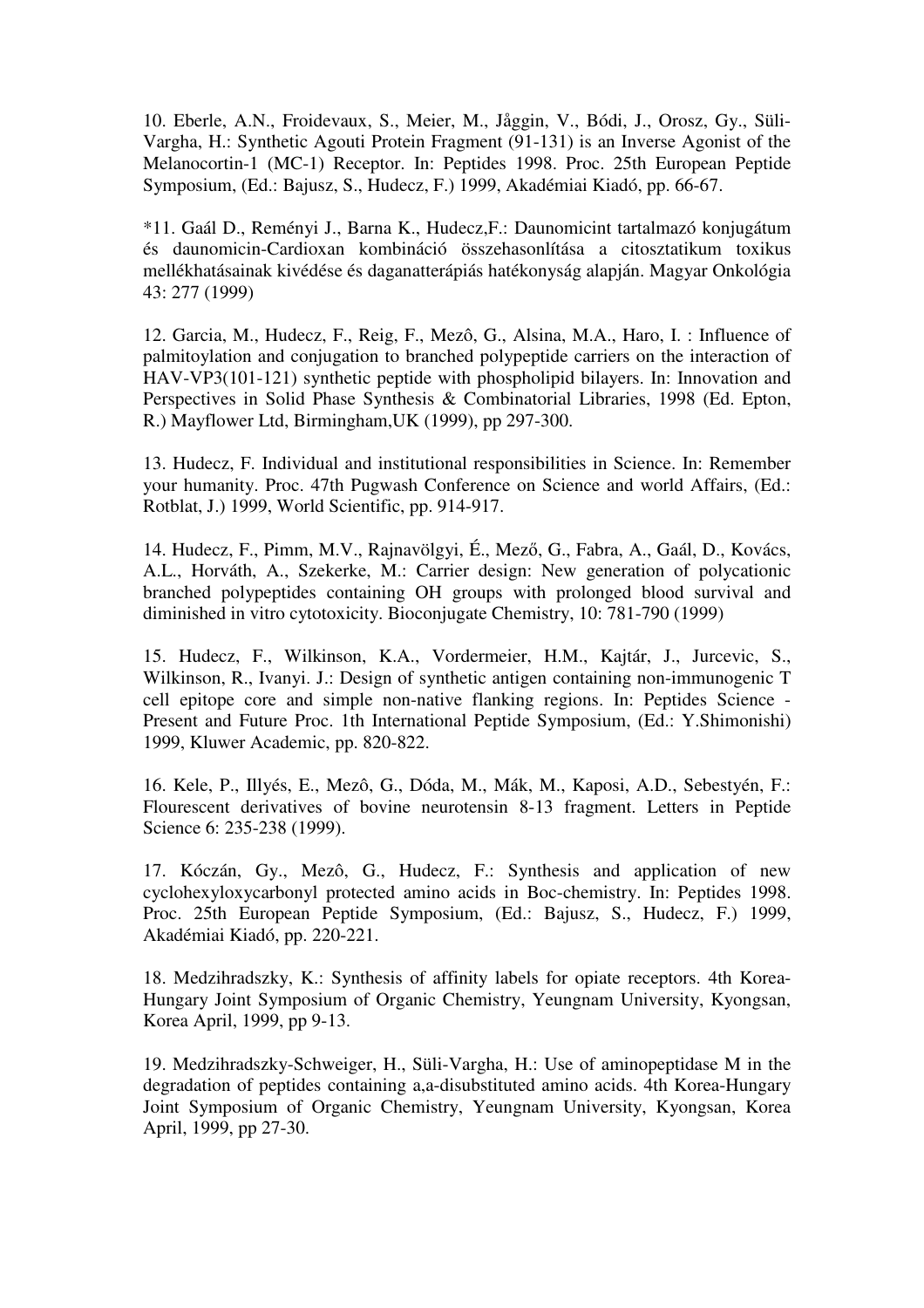20. Medzihradszky-Schweiger, H., Medzihradszky, K., Nádasi, H., Süli-Vargha, H.: Aminopeptidase M seems to jump over peptide bonds formed by N-terminal  $\alpha$ , $\alpha$ disubstituted amino acids. In: Peptides 1998. Proc. 25th European Peptide Symposium, (Ed.: Bajusz, S., Hudecz, F.) 1999, Akadémiai Kiadó, pp. 606-607.

21. Mező, G., Majer, Zs., Jimenez, M.A., Vass, E., Carreño, C., Andreu, D., Hudecz, F.: Conformational studies of linear and cyclic HSV epitope peptides. In: Peptides 1998. Proc. 25th European Peptide Symposium, (Ed.: Bajusz, S., Hudecz, F.) 1999, Akadémiai Kiadó, pp. 506-507.

22. Mező, G., Majer, Zs., Valero, M-L., Andreu, D., Hudecz, F.: Synthesis of Cyclic Herpes Simplex Virus Peptides Containing 281-284 Epitope of glycoprotein D - 1 in Endo or Exo-position. J. Peptide Science 5: 272-282 (1999)

23. Mező, G., Mihala, N., Andreu, D., Hudecz, F.: New conjugation strategies for the attachment of Cys containing HSV epitope peptides to branched chain polypeptides. In: Peptides 1998. Proc. 25th European Peptide Symposium, (Ed.: Bajusz, S., Hudecz, F.) 1999, Akadémiai Kiadó, pp. 470-471.

24. Mező, G., Mihala, N., Kóczán, Gy., Hudecz, F.: Application of cyclohexyloxycarbonyl protecting group in Boc-chemistry for the synthesis of protected peptide fragment. In: Innovation and Perspectives in Solid Phase Synthesis & Combinatorial Libraries, 1998 (Ed. Epton, R.) Mayflower Ltd, Birmingham, UK (1999), pp 355-356.

25. Nagy, I. B., Mák, M., Varga, I., Kovács, J., Fellinger, E., Hudecz, F.: Solid phase synthesis of KDEL peptides labelled with fluorophore and/or bifunctional chelating agent for receptor localisation. In: Innovation and Perspectives in Solid Phase Synthesis & Combinatorial Libraries, 1998 (Ed. Epton, R.) Mayflower Ltd, Birmingham, UK (1999), pp 229-230.

26. Nagy, I.B., Reig, F., Alsina, M.A., Szőgyi, M., Hudecz, F.: The effect of attached peptide on branched poly-α-amino acid conjugate - phospholipid interaction. In: Peptides 1998. Proc. 25th European Peptide Symposium, (Ed.: Bajusz, S., Hudecz, F.) 1999, Akadémiai Kiadó, pp. 438-439.

27. Nishiuchi Y., Bódi J., Xiang B.P., Isaka S., Inui T., Nishio H., Kimura T., Sakakibara S.: Combined solid-phase and solution approach to protein synthesis. In: Peptide Science - Present and Future, Ed. Y. Shimonoshi, Kluwer Academic Publishers, 1999, pp. 678-680.

28. Nishiuchi, Y., Nishio, H., Inui, T., Bódi, J., Tsuji, F., Kimura, T., Sakakibara, S.: Total Synthesis of Green Fluorescent Protein (GFP), a 238-Residue Protein from Jellyfish Aequorea Victoria.In: Peptides 1998. Proc. 25th European Peptide Symposium, (Ed.: Bajusz, S., Hudecz, F.) 1999, Akadémiai Kiadó, pp. 36-37.

29. Orosz, Gy., Magyar, A., Blahunka, A.: Aza- and Urea Analogues of Opioid Peptides. In: Peptides 1998. Proc. 25th European Peptide Symposium, (Ed.: Bajusz, S., Hudecz, F.) 1999, Akadémiai Kiadó, pp. 680-681.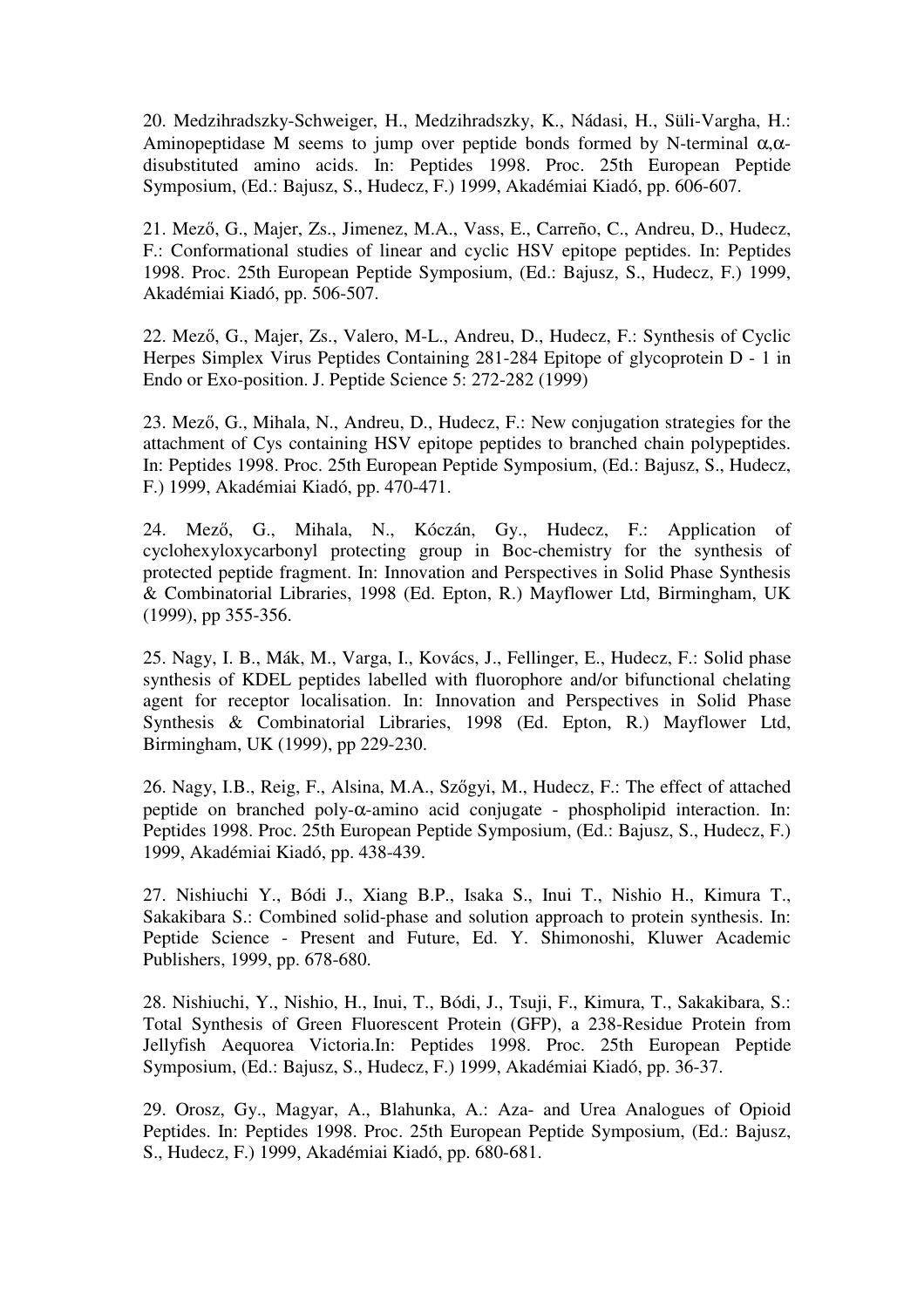30. Pató, J., Ulbrich, K., Baker, P., Mező, G., Hudecz, F.: Synthesis of macromolecular conjugates of a urokinase inhibitor. J. Bioactive and Compatible Polymers 14: 99-121 (1999)

31. Price, M.R. Ladanyi, A., Uray, K., Ma, Y., Sekowski, M. Durrant, L.G.: Separation of distinct MUC2 mucin glycoforms using two anti-peptide monoclonal antibodies. International Journal of Oncology 15: 803-809 (1999)

32. Prohászka, Z., Daha, M.R., Süsal, C., Daniel, V., Szlávik, J., Bánhegyi, D., Nagy, K., Várkonyi, V., Horváth, A., Ujhelyi, E., Tóth, F.D., Uray, K., Hudecz, F., Füst, Gy.: C1q autoantibodies in HIV infection: Correlation to elevated levels of autoantibodies against 60 kDa heat-shock proteins. Clinical Immunology 90: 247-255 (1999)

33. Rónai, A.Z., Tímár, J., Makó, É., Erdő, F., Gyarmati, Zs., Tóth, G., Orosz, Gy., Fürst, S., Székely, J.: Diprotin A, an inhibitor of dipeptidyl aminopeptidase IV (EC3.4.14.5) produces naloxone-reversible analgesia in rats. Life Sciences 64: 145- 152 (1999).

34. Sartania, N., Szatmári, I., Orosz, Gy., Rónai, A.Z., Medzihradszky, K., Borsodi, A., Benyhe, S.: Irreversible Labelling Of The Opioid Receptors By A Melphalan-Substituted [Met5]Enkephalin-Arg-Phe Derivative. European Journal of Pharmacology 373: 241-249 (1999)

35. Sebestyén, F., Kele, P., Illyés, E., Mák, M., Dóda, M., Mező, G.: Synthesis and properties of fluorescent peptides. In: Peptides 1998. Proc. 25th European Peptide Symposium, (Ed.: Bajusz, S., Hudecz, F.) 1999, Akadémiai Kiadó, pp. 762-763.

36. Skribanek, Zs. Mák, M., Mező, G., Hudecz, F.: Mass spectrometric and chemical stability of the Asp-Pro bond in Herpes Simplex Virus epitope peptides compared to X-Pro bond of related sequences. In: Peptides 1998. Proc. 25th European Peptide Symposium, (Ed.: Bajusz, S., Hudecz, F.) 1999, Akadémiai Kiadó, pp. 454-455.

37. Sospedra, P., Nagy, I.B., Haro, I., Mestres, C., Hudecz, F., Reig, F.: Interaction of polylysine-[HAV-VP3 peptide] constructs with DPPC mono- and bilayers. Biomed. Chromatography 13: 1-2 (1999)

38. Sospedra, P., Nagy, I.B., Haro, I., Mestres, C., Hudecz, F., Reig, F.: Physicochemical behaviour of polylysine[HAV-VP3 peptide] constructs at the airwater interface. Langmuir 15: 5111-5117 (1999)

39. Süli-Vargha H., Bódi J., Medzihradszky-Schweiger H., Nagy L., Morandini R. and Ghanem G.E. Melanotropin fragments containing difluoromethylornithine: synthesis and cytotoxicity In: Peptide Science - Present and Future, Ed. Y. Shimonoshi, Kluwer Academic Publishers, 1999, pp. 678-680.

40. Szabó, G., Mácsai, M., Kicsi, E.G., Magyar, A., Farkas, J., Tóth, G., Szűcs, M.: Long-lasting antinociceptive effect of DAMGO chloromethyl ketone in rats. Peptides, 20: 1321-1326 (1999)